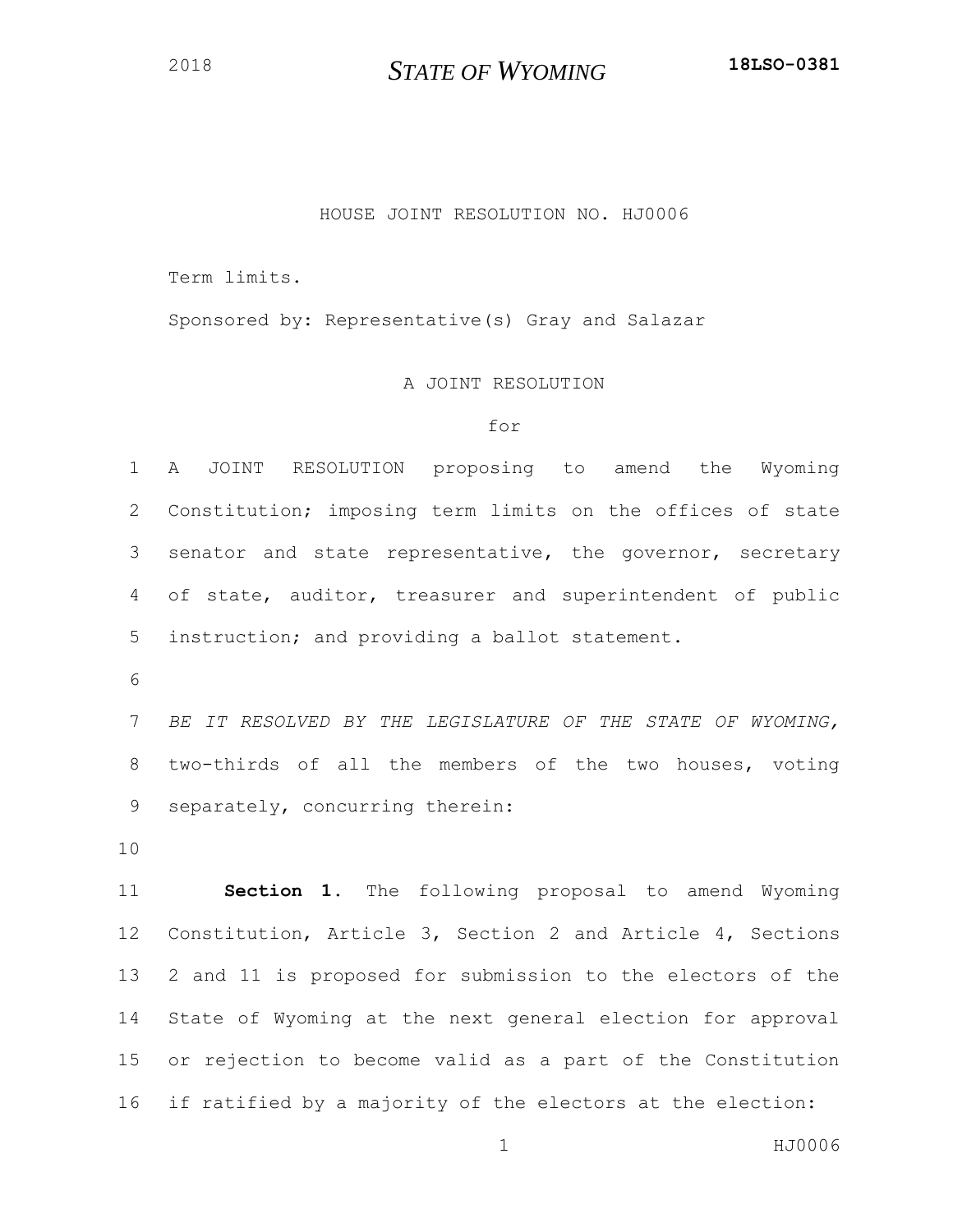**Article 3, Section 2. Members' terms and qualifications.**

 (a) Senators shall be elected for the term of four (4) years and representatives for the term of two (2) years. The senators elected at the first election shall be divided by lot into two classes as nearly equal as may be. The seats of senators of the first class shall be vacated at the expiration of the first two years, and of the second class at the expiration of four years. No person shall be a 12 senator who has not attained the age of twenty-five years, or a representative who has not attained the age of twenty-one years, and who is not a citizen of the United States and of this state and who has not, for at least twelve months next preceding his election resided within the county or district in which he was elected.

 (b) No person shall be eligible to serve as a senator if the person by the end of the current term of office will have served, or but for resignation would have served, twelve (12) or more years in the same senate office. No person shall be eligible to serve as a representative if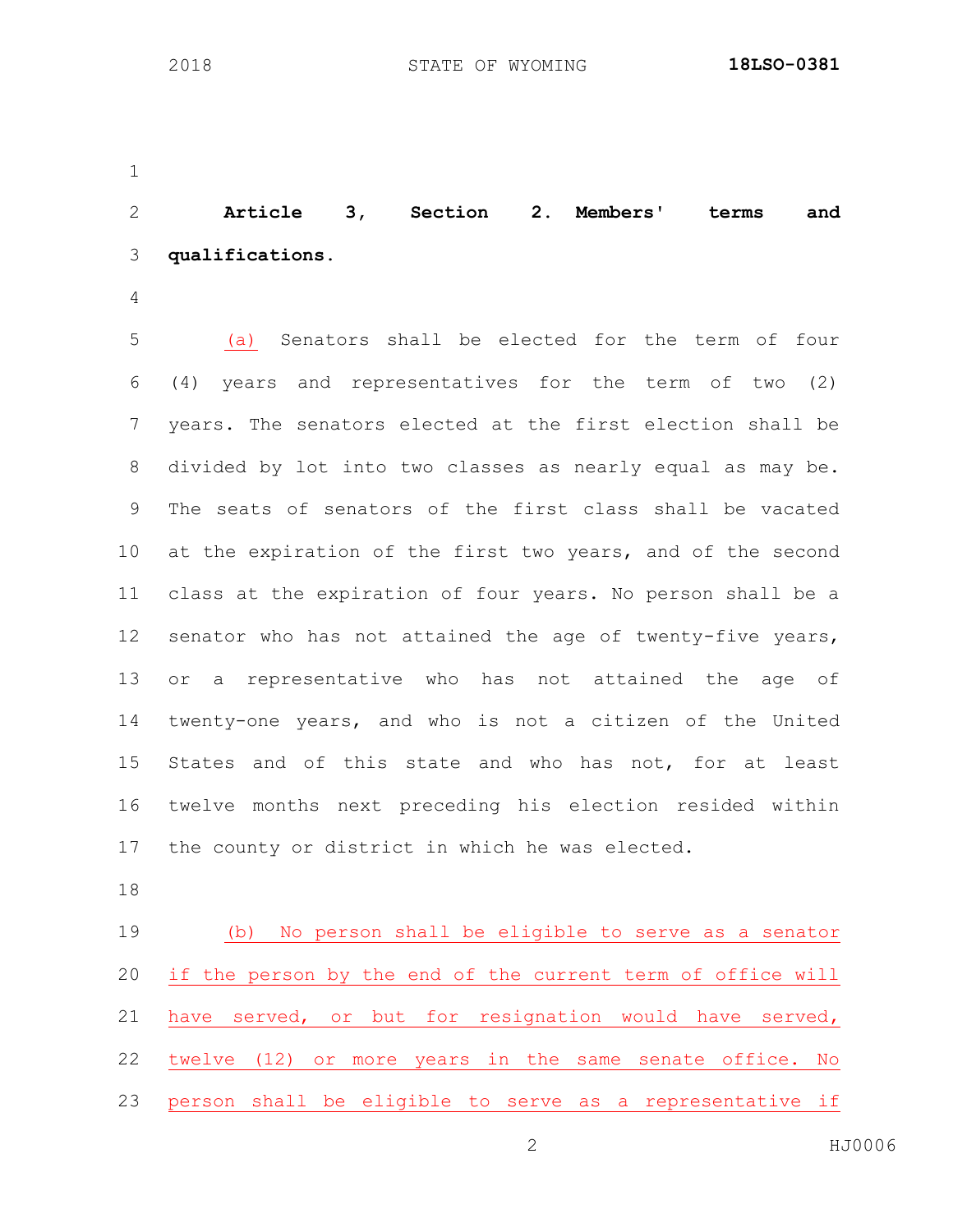| $\mathbf 1$   | the person by the end of the current term of office will   |
|---------------|------------------------------------------------------------|
| $\mathbf{2}$  | have served, or but for resignation would have served, ten |
| 3             | (10) or more years in the same house of representatives    |
| 4             | office. Any time served as a senator or representative     |
| 5             | before January 7, 2019, shall not be counted for purposes  |
| 6             | of these term limits.                                      |
| 7             |                                                            |
| $8\,$         | Article 4, Section 2 Qualifications of governor; term      |
| $\mathcal{G}$ | limit.                                                     |
| 10            |                                                            |
| 11            | No person shall be eligible to the office of governor      |
| 12            | unless he be the person is a citizen of the United States  |
| 13            | and a qualified elector of the state, who has attained the |
| 14            | age of thirty years, and who has resided 5 years next      |
| 15            | preceding the election within the state or territory, nor  |
| 16            | shall he be eligible to any other office during the term   |
| 17            | for which he was elected. No person shall be eligible to   |
| 18            | serve as governor if the person by the end of the current  |
| 19            | term of office will have served, or but for resignation    |
| 20            | would have served, two (2) or more terms as the governor.  |
| 21            | Any time served as the governor before January 7, 2019,    |
| 22            | shall not be counted for purposes of this term limit.      |
| 23            |                                                            |

HJ0006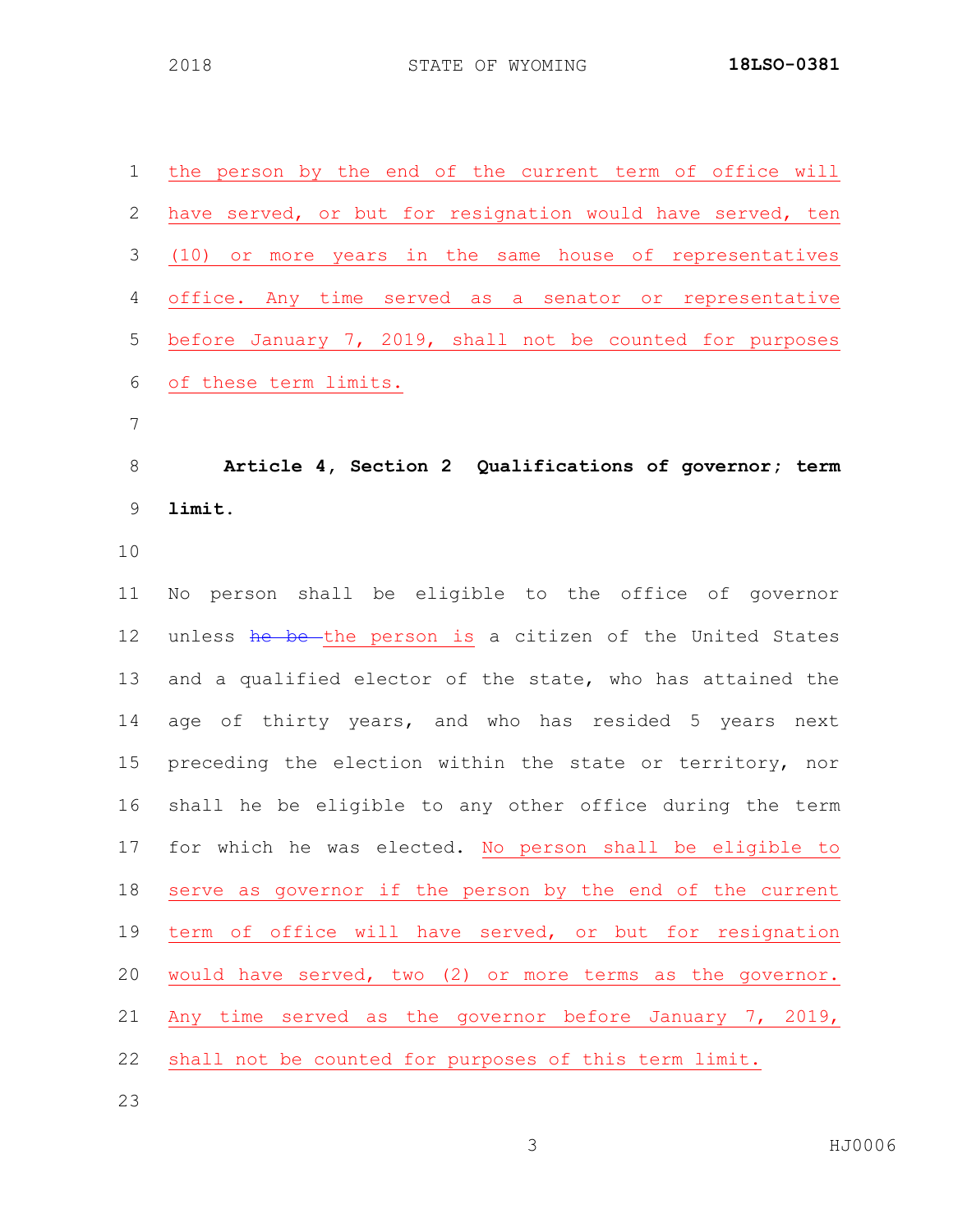**Article 4, Section 11 State officers; election; qualifications; terms.**

 There shall be chosen by the qualified electors of the state at the times and places of choosing members of the legislature, a secretary of state, auditor, treasurer, and superintendent of public instruction, who shall have 8 attained the age of twenty-five (25) years respectively, shall be citizens of the United States, and shall have the qualifications of state electors. They shall severally hold their offices at the seat of government, for the term of four (4) years and until their successors are elected and duly qualified. The legislature may provide for such other state officers as are deemed necessary. No person shall be eligible to serve as the secretary of state, auditor, treasurer, or superintendent of public instruction if the person by the end of the current term of office will have served, or but for resignation would have served, two (2) or more terms in the same office. Any time served as secretary of state, auditor, treasurer, or superintendent of public instruction before January 7, 2019, shall not be counted for purposes of these term limits.